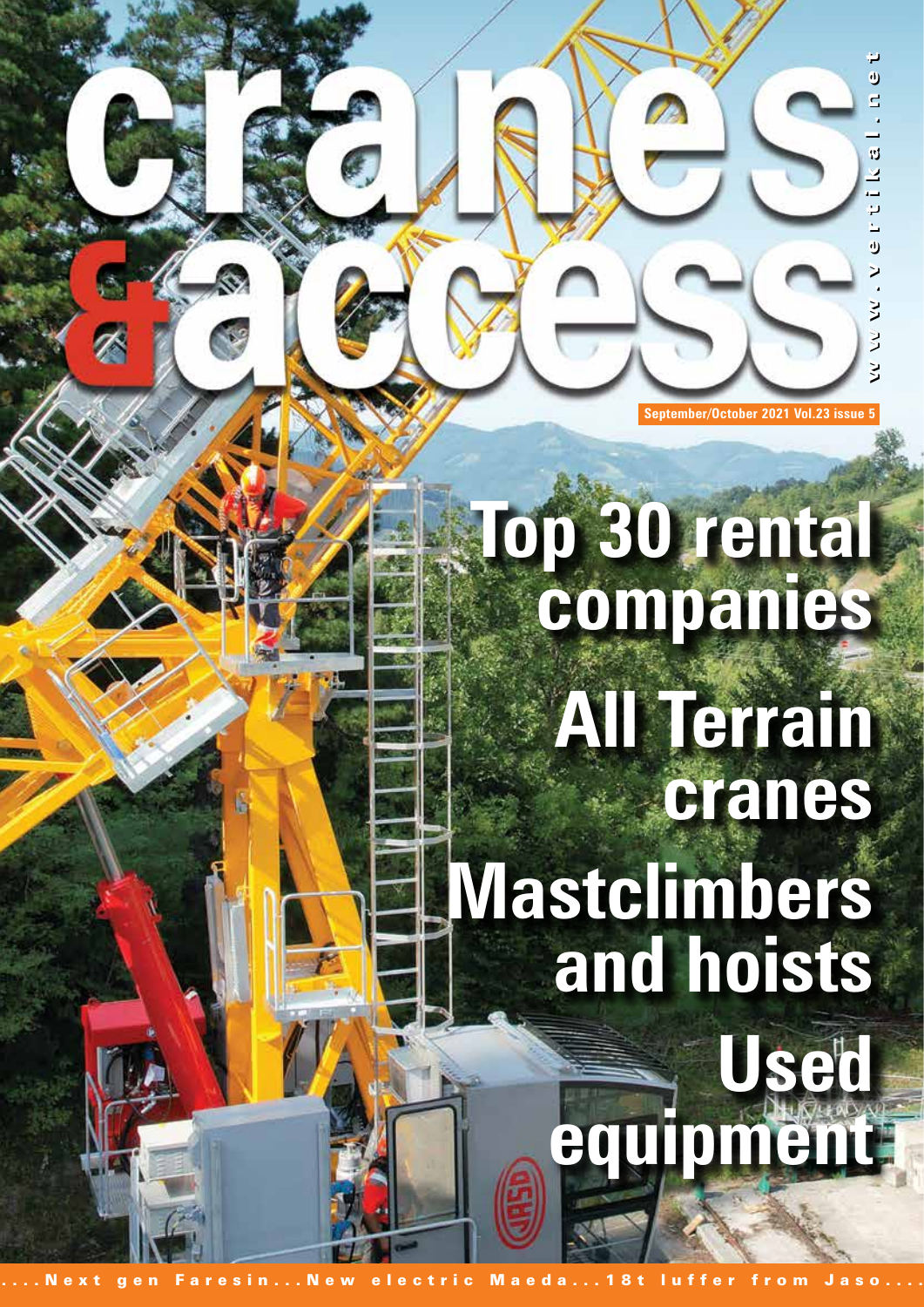# It's your move…

**Depending on where you want to position yourself, it's important to partner with a vehicle mounted platform manufacturer that plays by ALL the rules!**

At Versalift, we focus on the how and not the when... so we guarantee that all the platforms that leave our manufacturing plant are delivered to you fully compliant with a **40 point check-mate** list and testing programme that assures long lasting performance.

To find out more or to request a demonstration, contact us at sales@versalift.co.uk or call 01536 721010.



www.versalift.co.uk

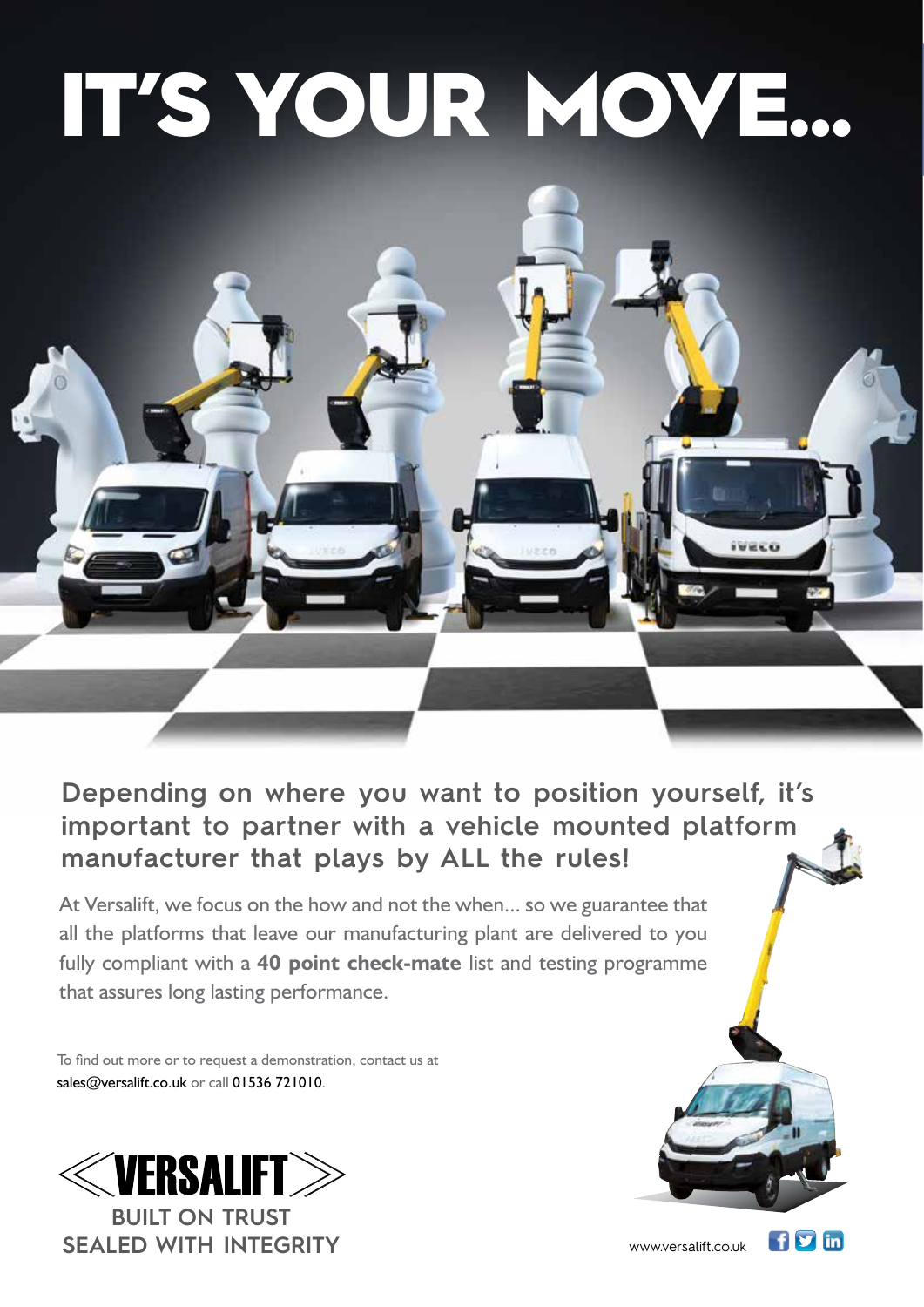

#### Mastclimbers & hoists 41

This year's mastclimber & hoist feature takes a look at the slow burning mast climber market, the growing use of crane elevators and the latest developments in



While smaller aerial lifts or telehandlers may not offer the same economic lifespan as both for a fleet top up and as a better investment for end users. Will North speaks

> with independent used equipment companies Inteq, AJ Access and International Platforms to find out more.



Modelling (BIM) in the last issue, Nick Johnson reports on the BIM plans and techniques for what will be



- Training 59 ALLMI focus 61 PASMA focus 63 IPAF focus 65 CPA focus 67
- Books & models 71
- Letters and obituaries 73
- What's on/Marketplace 75
	- Online directory 80



### Used equipment 48

large platforms or cranes, there can still be advantages to sourcing such used equipment



Following our look at Building Information

the UK's longest rail bridge.



### In the next C&A

Scheduled for the end of October/early November, the next issue of Cranes & Access will include features on mini crawler, pick & carry and spider cranes. It will also feature spider lifts and glass handling equipment, plus a roundup of the highly successful Vertikal Days event.

If you have any contributions or suggestions to make, or are interested in advertising in this issue, please contact us today.

**Cranes SUBSCRIBE TODAY** - the only way to guarantee your copy **Gaccess** WWW.VERTIKAL.NET/EN/SUBSCRIPTIONS **www.vertikal.net/en/subscriptions**



### News 6

Next generation Faresin, 25t Tadano RT for Japan, New electric Maeda, 18t luffer from Jaso, 31m Bluelift spider, 19m Klubb van mount, Two axle Tadano AT, Versalift pick up, JLG goes 360, Link-Belt truck crane, Dinolift adds



TOP

**30**

hybrid truck, Electric Manitou telehandler, 20m GSR truck mount, new Boss push around - plus a roundup of the latest financials, acquisitions and news highlights.

### UK & Ireland Top 30 guide 17

With the uncertainty and disruption of Covid-19 largely behind us, most companies are now busy investing in their fleets. Our annual Top 30 guide highlights how the leading

crane, access and telehandler rental companies in the UK and Ireland fared last year in terms of fleet numbers and investment, and how they are positioned to cope with the extended lead times and staff shortages that lie in wait.

### All Terrains 31

Will North reports on the 60 to 80 tonne All Terrain crane market. Forming the core of many crane rental fleets, the three and four axle cranes are designed with a close eye on roadability and flexible use.



The new 18 tonne J198HPA hydraulic luffing tower crane from Spanish manufacturer Jaso is one of the biggest hydraulic luffers on the market.









 $48$  Used Equipment



SUBSCRIPTIONS: Cranes & Access is published eight times a year. and is available on payment of an annual subscription of £40.00. If you wish to subscribe, please send a crossed cheque made payable to The Vertikal Press Ltd to: Subscriptions, The Vertikal Press, PO Box 6998, Brackley, Northants NN13 5WY. Address changes should also be sent to this address. Please include the address label from a recent issue with all correspondence and allow

#### 3 months for changes to be effective. **Subscribe online at:**

### **www.vertikal.net/en/cranes-and-access/ subscribe**

BULK DISCOUNTS: These are available to companies wishing to take out multiple subscriptions. Please contact the subscriptions manager for more details.

Tel: +44 (0)8448 155900 Fax:+44 (0)1295 768223 E-mail: info@vertikal.net

Kran & Bühne: The Vertikal Press also publishes a German magazine which deals with the same issues as Cranes & Access, but is written for German users and buyers. Details available on request.

While every effort is made to ensure the accuracy of information published in Cranes & Access, the Editor and Publisher can accept no responsibility for inaccuracies or omissions. Views expressed in articles are those of the authors and do not necessarily reflect those of the Editor or Publisher. Material published in Cranes & Access is protected under international copyright law and may not be reed without prior permission from the publishers.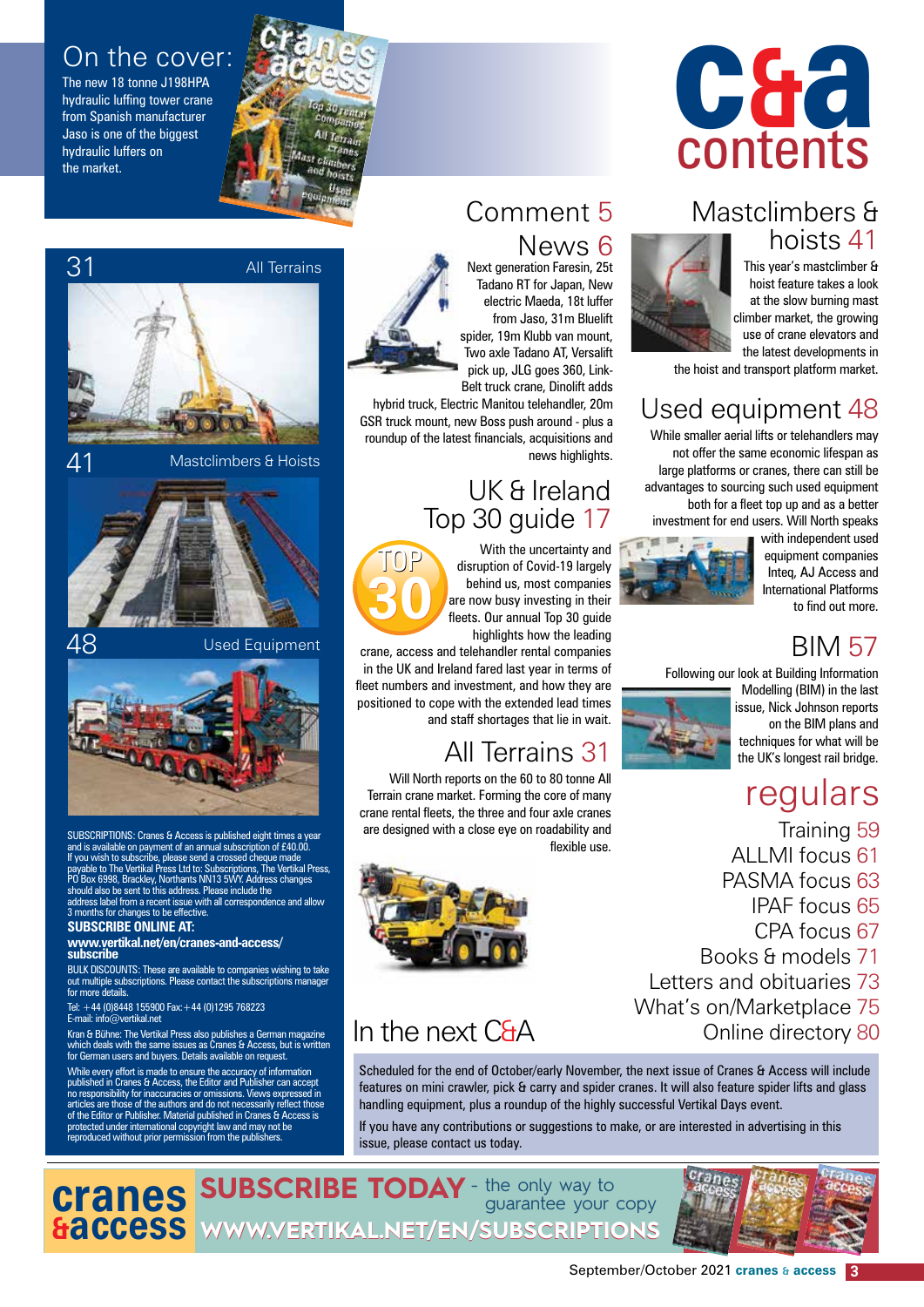

**Promoting the safe and effective** use of powered access

## **GET YOUR PAL CARD** ON YOUR PHONE! **WITH IPAF'S NEW APP**





#### www.ipaf.org/ePAL

- · Free to download
- For all PAL Card holders
- Digital wallet for IPAF licences & qualifications
- · Digital logbook
- Show & share your credentials
- Convenient
- · Best practice tips & advice

## **DOWNLOAD NOW**

Scan here or search your<br>app store for 'ePAL' >> **DESSEE DESSEE**